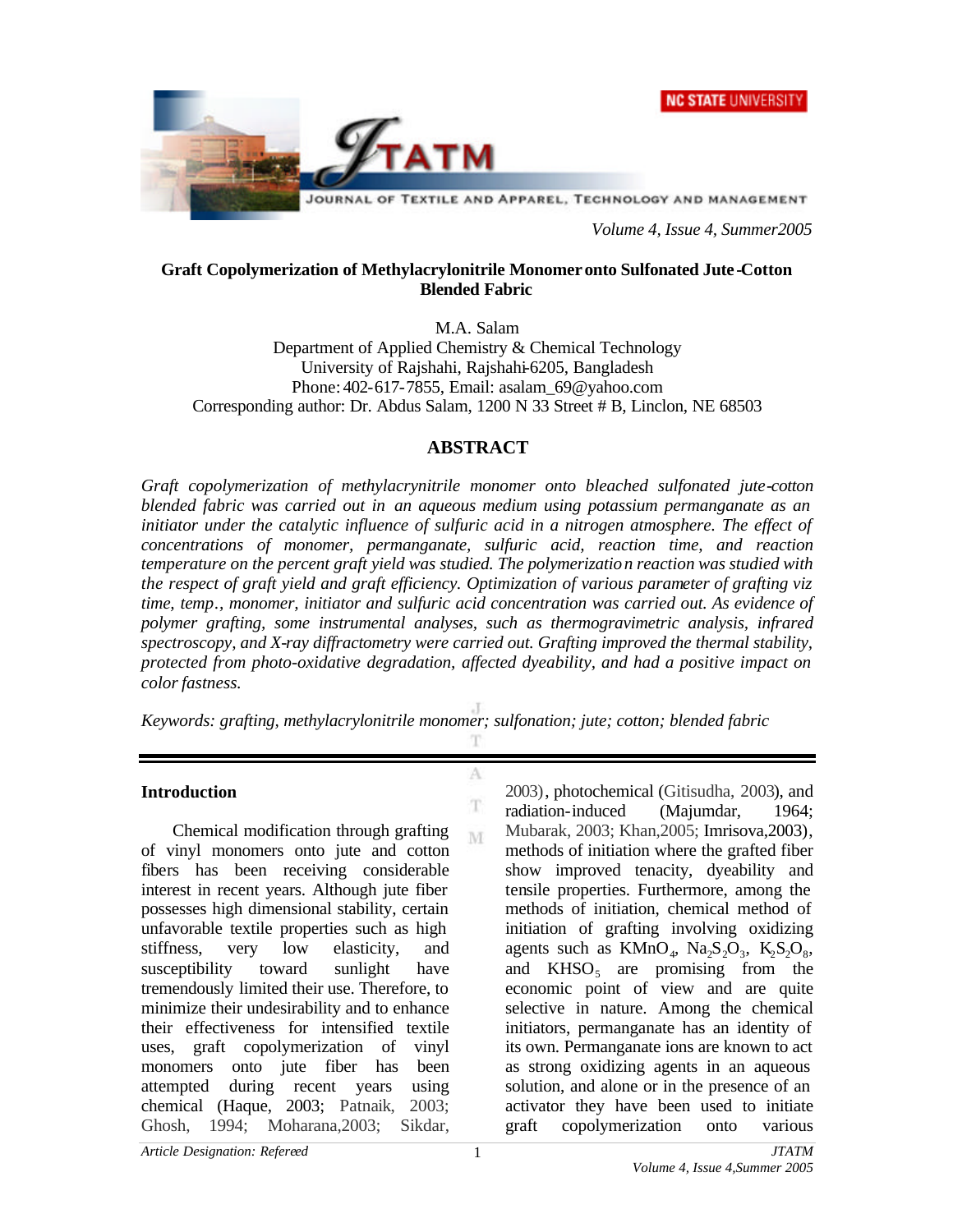cellulosesubstrates. (Singh, 2003;Kulkarni, 2003; Eromosele, 2003; Samal,2003).

 In the present investigation, an effort was made to modify bleached sulfonated jute-cotton blended fabric with methylacrylonitrile monomer, initiated by a  $KMnO<sub>4</sub>,H<sub>2</sub>SO<sub>4</sub>$  redox system. To make the modification process more economical, an attempt also was made to find out the optimum modification conditions depending on concentrations of monomer, initiator, catalyst, reaction time, and temperature. Graft yield and graft efficiency were determined on the basis of the weight increase of the fabric treated. Some instrumental analyses such as infrared spectroscopy, X-ray diffractometry, and thermogravimetric analysis (TGA) were done to identify graft on fabric.

# **EXPERIMENTAL**

# **Materials**

 Loomstate bleached sulfonated jutecotton blended (BSJCB) fabric (Rajshahi-Bangladesh) was used as a material for the investigation. Methylacrylonitrile (Rideldehaen) was used fresh after distillation under a reduced pressure. All other chemicals used were of C.P. grade and were used as such without further purification.

# **Production of fabric**

 Jute fiber was sulfonated with sodium sulfite(Janson,1966) .Sulfonated jute fiber was blended with 40% cotton for the production of  $\phi \times 60$  plain woven fabric. Sulfonated jute-cotton blended fabric was bleached with hydrogen peroxide in a highpressure rapid lab dip machine (Salam,1978; Ibrahim,2002).

# **Graft copolymerization**

 The treatment of BSJCB fabric was carried out in a 100-mL stoppered Erlenmeyer flask. Polymerization was done with 20%-70% monomer, 0.0%-1.25% permanganate as initiator, and 0.25%-1.5% sulfuric acid as catalyst based on the weight of fabric at 30°C-80°C for 0.5-3.0 h in the fabric: liquor ratio of 1 : 50. At the end of the desired reaction period, the BSJCB fabric was thoroughly washed with boiling soap solution (1.5%) to removed the loosely adhering polymer, washed, and dried (Sikdar, 2003; Abou-Zeid, 2003; Eromosele, 1998) .

Percent graft yield and graft efficiency were calculated according to

% graft yield = 
$$
\frac{B-A}{A} \times 100
$$
  
% graft efficiency = 
$$
\frac{B-A}{C} \times 100
$$

where A is the weight of ungrafted BSJCB fabric before treatment , B is the weight of the grafted BSJCB fabric after treatment and C is the total weight of monomer.

# **Thermogravimetric analysis**

 The thermogravimetric analysis (TGA) of the fabric sample was done using a Mettle TG-50 (Shimadzu, Kyoto, Japan). The heating rate throughout the study was 10°C /min. The measurement was made under a constant flow rate (20 mL/min) of nitrogen (Ibrahim, 2004).

# **IR spectroscopy**

 Fabric sample was mixed with KBr in the ratio 1:100, and a pellet was prepared. Then, the IR spectra of this KBr pellet was recorded with IR-470 infrared spectrometer (Shimadzu, Kyoto, Japan) (Singh, 2003).

# **X-ray diffractometry**

 X-ray diffraction of the fabric sample was measured using a Phillips diffractometer. The dried isotropic sample was compressed as a pellet into the pore of a disk with a diameter of 2 mm and a thickness of 1 mm, and its X-ray diagrams were made with Ni-filtered Cu k<sup>U</sup> radiation at 30 kV and 20 mA. Crystallinity of the fabric sample was determined by Segal et al (Segal, 1959).

 $\rm J$ m

A

T M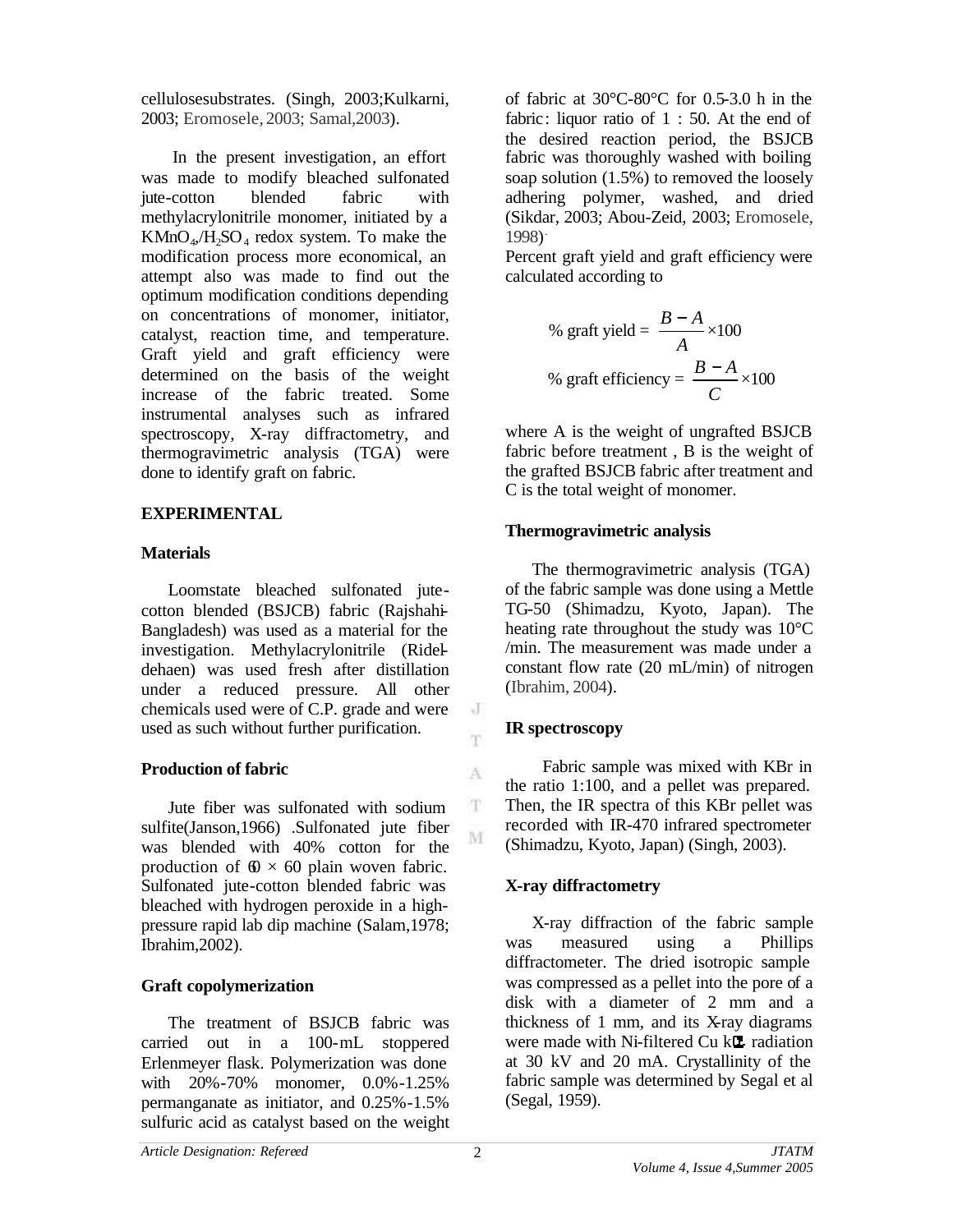#### **Measurement of breaking strength**

The breaking strength of the fabric sample was measured by the tensile strength tester (Torsee's Schopper type OS-100) (ISO 5081-1977E).

### **RESULTS AND DISCUSSION**

### **Effect of monomer**

 The effect of MAN concentrations on its polymerization with BSJCB fabric using

 $KMnO<sub>4</sub> /H<sub>2</sub>SO<sub>4</sub>$  redox system is shown in Figure 1. From Figure 1 it can be seen that the percent graft yield increased with the increase of monomer concentration, and with more than 60% monomer, the percent

graft yield decreased. But the percentage of graft efficiency decreases with the increase of monomer concentration. This may be because of the higher availability of monomer molecules in the vicinity of immobile cellulose macroradicals as well as a higher monomer concentration in the polymerization medium. The greater availability of thee monomer in the polymerization medium acted in favor of molecular collision (Sikdar, 2003; Hebeish,1981),thereby enhancing polymerization in general or homopolymer formation in particular. The decreased percent graft yield of more than 60% suggests that homopolymerization prevails over grafting at a higher monomer concentration.





Fig. 1. Effect of monomer concentration on percent graft yield and graft efficiency of methyacrylonitrile monomers onto BSJCB fabric ( $\blacksquare$ : graft yield,  $\blacksquare$ : graft efficiency).

# **Effect of initiator**

 The effect of variation of initiator, that is,  $K MnO<sub>4</sub>$  concentration on the percent graft yield and graft efficiency are shown in Figure 2, It can be observed from Figure 2 that percent graft yield, graft efficiency and

homopolymer were 0 when BSJCB fabric was grafted with MAN in the absence of  $KMnO<sub>4</sub>$ . This is because in the absence of  $KMnO<sub>4</sub>$  in the polymerization medium, cellulose as well as monomer were not converted to their radicals. $23$  However, the percent graft yield and graft efficiency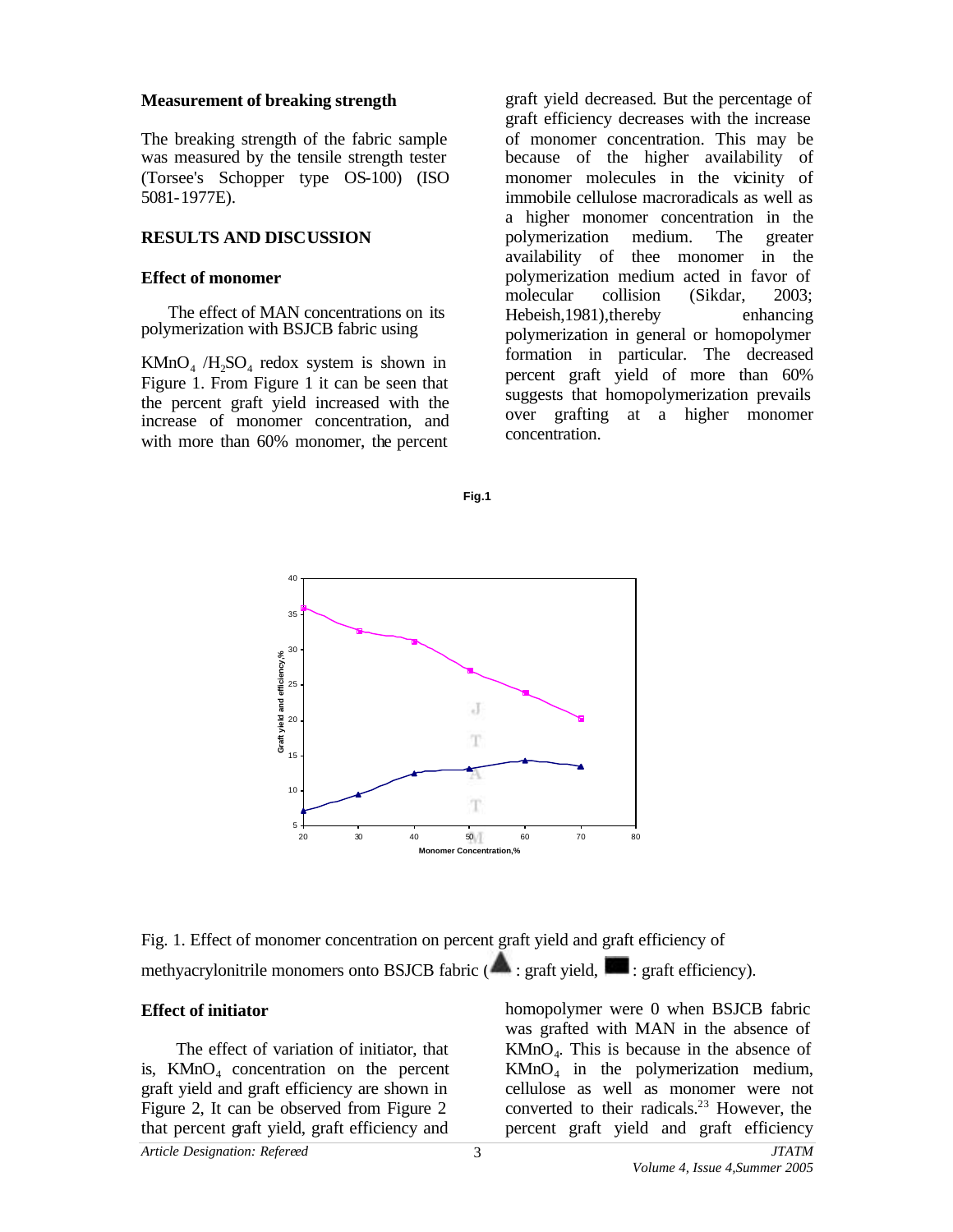increased with the increase of permanganate concentration up to 0.9% and beyond this range, the graft yield And graft efficiency decreased. A similar behavior also was true for homopolymer. The increasing trend of percent graft yield and graft efficiency might be a result of the formation of a great number of grafting sites on the fiber backbone of BSJCB fabrics through a

reduction of  $KMnO_4$  to  $Mn(III)$  or  $Mn(II)$ . The grafting sites, that is, cellulose macroradicals in the presence of vinyl monomers, induced grafting (Sikdar, 2003; Samal, 1986), Another explanation is that a significant amount of graft formation occurred in the presence of  $KMnO<sub>4</sub>$  because a certain amount of  $MnO<sub>2</sub>$  deposited on the BSJCB fabric.



Fig. 2. Effect of initiator concentration on percent graft yield and graft efficiency of methyacrylonitrile monomers onto BSJCB fabric  $($ **A**: graft yield,  $[$ **s** : graft efficiency)

Again, the decrease of percent graft yield and graft efficiency observed at above 0.9 % KMnO<sup>4</sup> concentration could be interpreted in terms of retardation of monomer diffusion and faster rate of their termination. Besides impeding monomer diffusion at higher  $KMnO<sub>4</sub>$ , the deposited  $MnO<sub>2</sub>$  colloidal particles on the fabric act as a source of excess Mn(IV) which may contribute to oxidation of BSJCB fiber macroradicals, and termination of growing poly-MAN chain. However, abundance of primary free radicals may also lead to termination by coupling, thereby decreasing the overall polymerization yield.

#### **Effect of temperature**

 The effect of the rise of reaction temperature on percent graft yield and graft efficiency are shown in Figure 3. From Figure 3 it can be seen that the percent graft yield and graft efficiency increased with the increase of the temperature up to 60°C and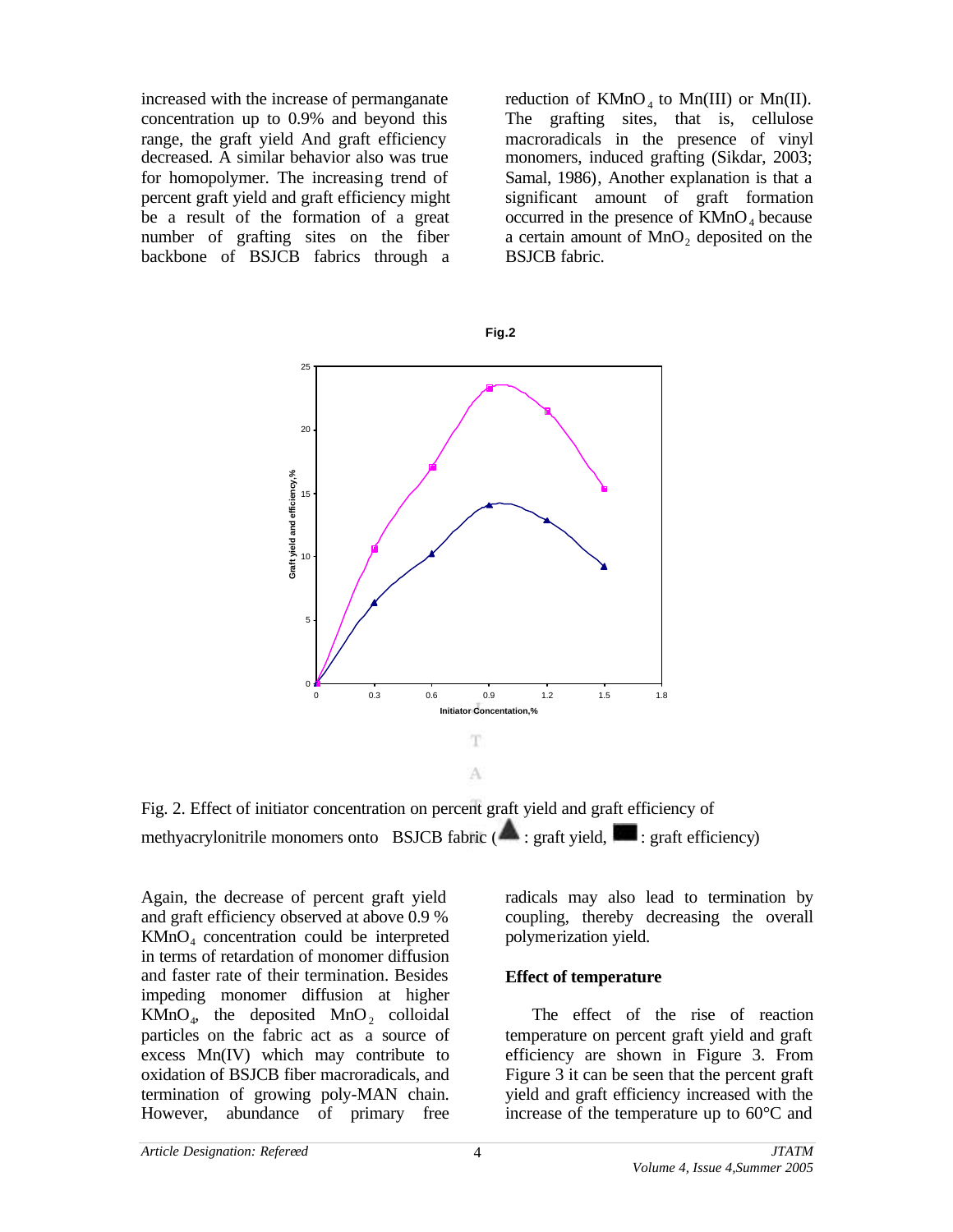beyond which it decreased. The increase in percent graft yield and graft efficiency at high temperature may be a result of the increase in the rate of production of active free radicals, which increased the number of grafting sites at a higher rate. In addition, the rate of graft initiation and the increase in temperature also increased the rate of diffusion of monomer into the fiber matrix,

where grafting was also initiated by complexed monomer. The decrease in percent graft yield and graft efficiency beyond 60°C, may be the result of an increase in the formation of homopolymer and the premature termination of growing grafted chains by excess Mn(III) or Mn(II) ions produced on oxidation of Mn(IV) ions.





T Fig. 3. Effect of reaction temperature on percent graft yield and graft efficiency of methyacrylonitrile monomers onto BSJCB fabric  $(\bullet \bullet)$ : graft yield,  $\bullet$ : graft efficiency)

 $_{\rm d}$ 

M

#### **Effect of catalyst**

The effect of catalyst, that is,  $H_2SO_4$ concentration, on the percent graft yield and graft efficiency of BSJCB fabric is shown in Figure 4. The percent graft yield and graft efficiency increased with the increase of sulfuric acid concentration up to1.0% and then it decreased gradually as the acid concentration was increased. The plausible explanation of such behavior is that sulfuric acid in the grafting medium assisted the grafting, both by causing inter- and intracrystalline swelling of the substrate and

by acting as a catalyst in the hydrolysis of cellulose, leading to uncoiling of the chains and improvement of the monomer accessibility. On the other hand, the experiment showed that homopolymer formation was also enhanced in the presence of acid. A higher concentration of acid, however, may cause degradation of the backbone chain of cellulose as well as of the graft chains. Thus, with the increase in the amount of sulfuric acid in the polymerization medium, the percent graft yield was decreased.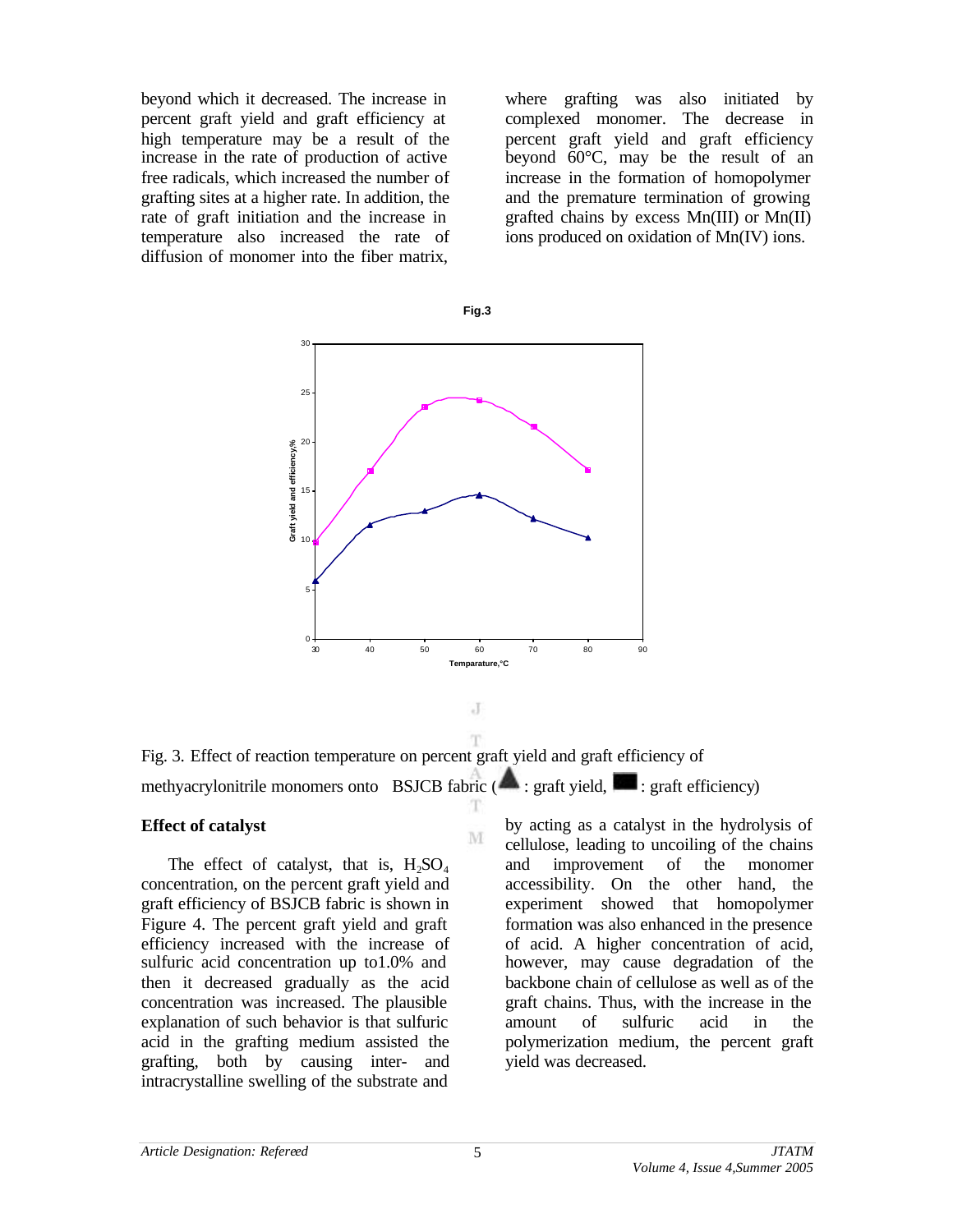

**Fig.4**

Fig. 4. Effect of catalyst concentration on percent graft yield and graft efficiency of methyacrylonitrile monomers onto BSJCB fabric (**A**: graft yield, **Red**: graft efficiency)

 $\cdot$ 

T A

 $\mathbf T$ 

M

# **Effect of time**

 The effect of the rise of reaction time on percent graft yield and graft efficiency are shown in Figure 5. From Figure 5 it can be seen that the percent graft yield and graft efficiency increased with the increase of the temperature up to 2.0hr and beyond which it decreased This tendency of graft to first increase, attain a maximum value and then

decrease may be accounted for by the increasing extents of initiation and propagation of the reaction initially with time (Merlin, 2003) .The decrease in grafting after a particular time is due to the detrimental effect of the high temperature onto the grafted side chain of MAN (Misra, 2001).The excess monomer is used to form homopolymerization (Salam, 2002).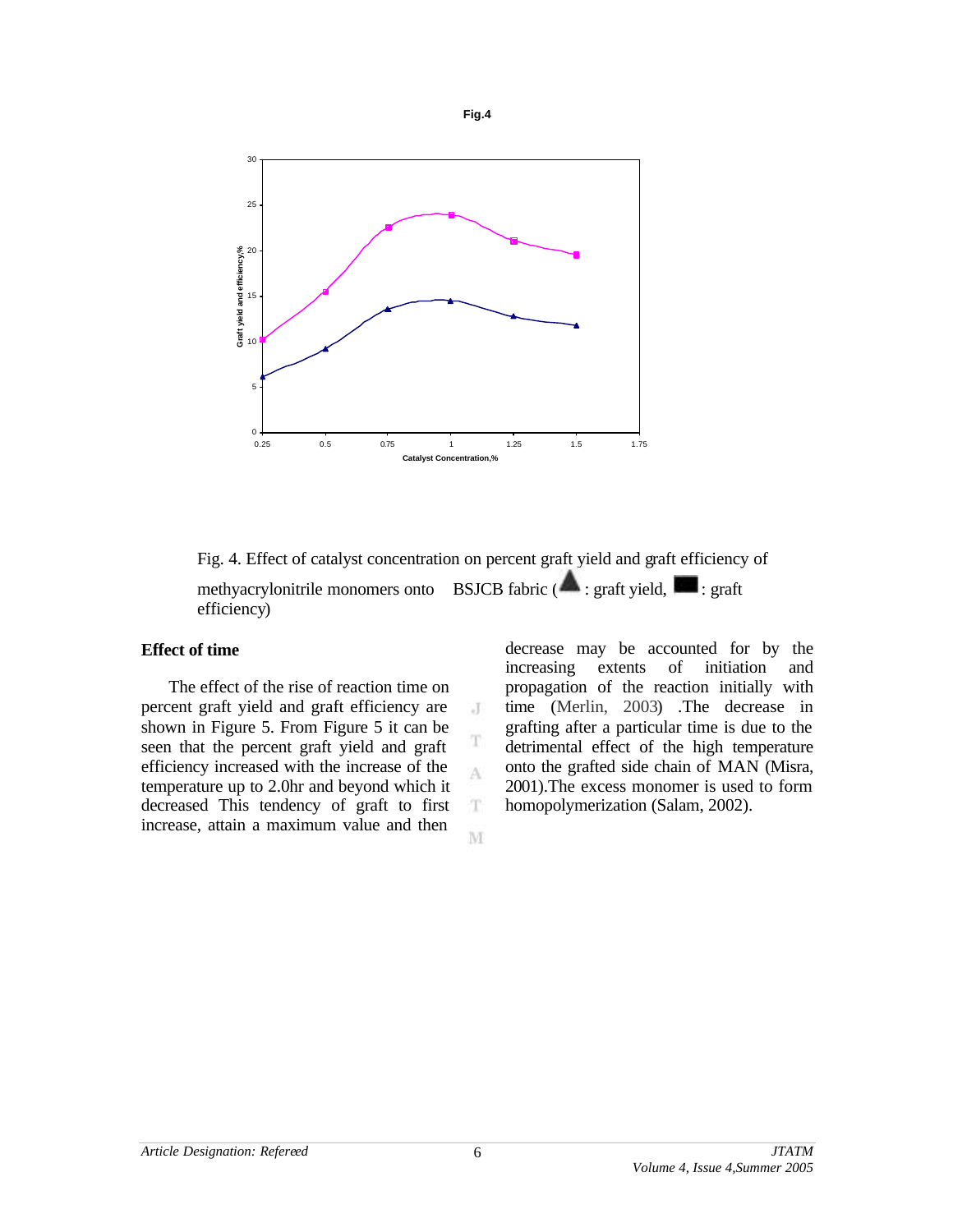

**Fig.5**

Fig. 5. Effect of reaction time on percent graft yield and graft efficiency of methyacrylonitrilemonomers onto BSJCB fabric (**ask**: graft yield, **in the efficiency**).

### **Thermogravimetric analysis**

 The thermal behavior of BSJCB and its MMA-grafted fabrics was examined by a study of their TGA thermograms. From the results, listed in Table I, it can be observed that the loss in weight up to 289°C in the TGA curves was 8.2%-11.0%, which is a result of the desorption of adsorbed water and volatile matters. The actual pyrolysis started at around 285°C and ends at around 392°C. The blended fabric that lost its

weight at 384°C was at 66.0%. The char residue at 600°C of blended fabric was lower (7.22%) than that of grafted fabric (17.2%). The grafted fabric's moisture content, which was lower than that of the ungrafted fabric, and char residue, which was higher than its grafted counterpart, are related to the monomer that pertains to the grafting. The TGAs of grafted and ungrafted BSJCB fabrics suggest that the thermal stability of grafted fabric is higher than that of ungrafted fabric.

| Table 1. TGA of Ungrafted and Grafted BSJCB Fabrics |                                      |                            |                            |                                              |                              |                            |              |
|-----------------------------------------------------|--------------------------------------|----------------------------|----------------------------|----------------------------------------------|------------------------------|----------------------------|--------------|
|                                                     | <b>Initial weight</b><br>loss region | Weight<br>loss             | <b>Actual</b><br>pyrolysis | <b>Weight loss</b><br>at end of<br>pyrolysis | <b>Char</b><br>decomposition | <b>Decomposed Residual</b> |              |
| <b>Fabric sample</b>                                | $({}^{\circ}{\mathbb{C}})$           | $\left(\frac{0}{0}\right)$ | region $(^{\circ}C)$       | $\left(\frac{0}{0}\right)$                   | region $(^{\circ}C)$         | char $(\% )$               | char $(\% )$ |
| Ungrafted                                           | 25-289                               | 11.0                       | 289-384                    | 66.00                                        | 384-600                      | 10.5                       | 7.22         |
| MAN-grafted                                         | 25-285                               | 8.2                        | 285-384                    | 64.80                                        | 384-600                      | 11.2                       | 17.20        |
|                                                     |                                      |                            |                            |                                              |                              |                            |              |

#### **Table 1. TGA of Ungrafted and Grafted BSJCB Fabrics**

 $\cdot$ 

T A

 $\mathbf T$ 

M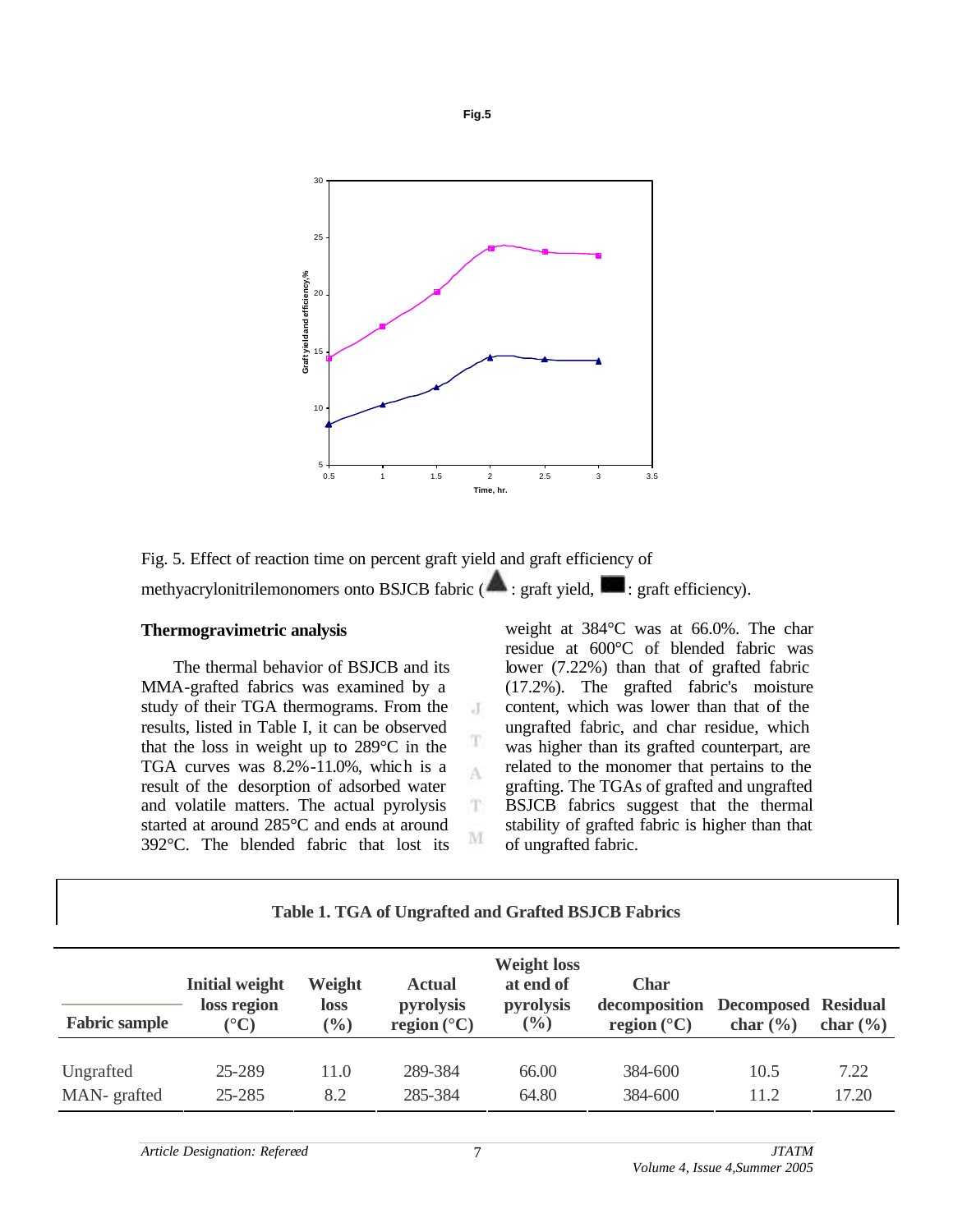### **IR spectroscopy**

 The infrared spectra of the BSJCB fabric (control) and grafted BSJCB fabrics are shown in Figure 6. Figure 6 shows that the absorption bands of hydroxyl and carboxyl groups are around 3315-3455 and 1639- 1725 cm-1, respectively. However, an additional peak obtained for MAN-grafted fabrics at 2235 cm-1 was observed. This peak is characteristic of the nitrite group corresponding to MAN-grafted onto BSJCB fabric**.** This ultimately shows that BSJCB fabric is being grafted with metylacrylonitrile monomer.



Fig. 6. FTIR spectrographs of ungrafted and grafted BSJCB fabrics: (a) BSJCB fabric ; (b) MANgrafted BSJCB fabric. T

M

### **X-ray diffractometry**

 To define the crystalline structure of MAN-grafted BSJCB fabrics before and after grafting, X-ray diffraction patterns were analyzed. The degree of crystallinity of BSJCB fabric and their MAN-grafted fabrics was 70% and 60.2%, respectively. This may be explained by the grafting with metylacrylonitrile, which reduces the crystallinity of the BSJCB fabric because of the incorporation of amorphous copolymers. This may mechanically bind the cellulosic chains, confirming the additional strength to the fabric.

### **Characteristics**

 The breaking strength of grafted BSJCB fabric is higher than that of ungrafted fabric. Again, the loss in breaking strength of grafted BSJCB fabric on exposure to sunlight in air for 300 h was 10.0% lower than that of BSJCB fabric (results are listed in the Table 2). This means that the grafting of BSJCB fabric with metylacrylonitrile decreases the loss in breaking strength by photo-oxidative degradation. The incorporation of monomer through grafting increases breaking strength as well as decreasing the photo-oxidation degradation that occurs by sunlight.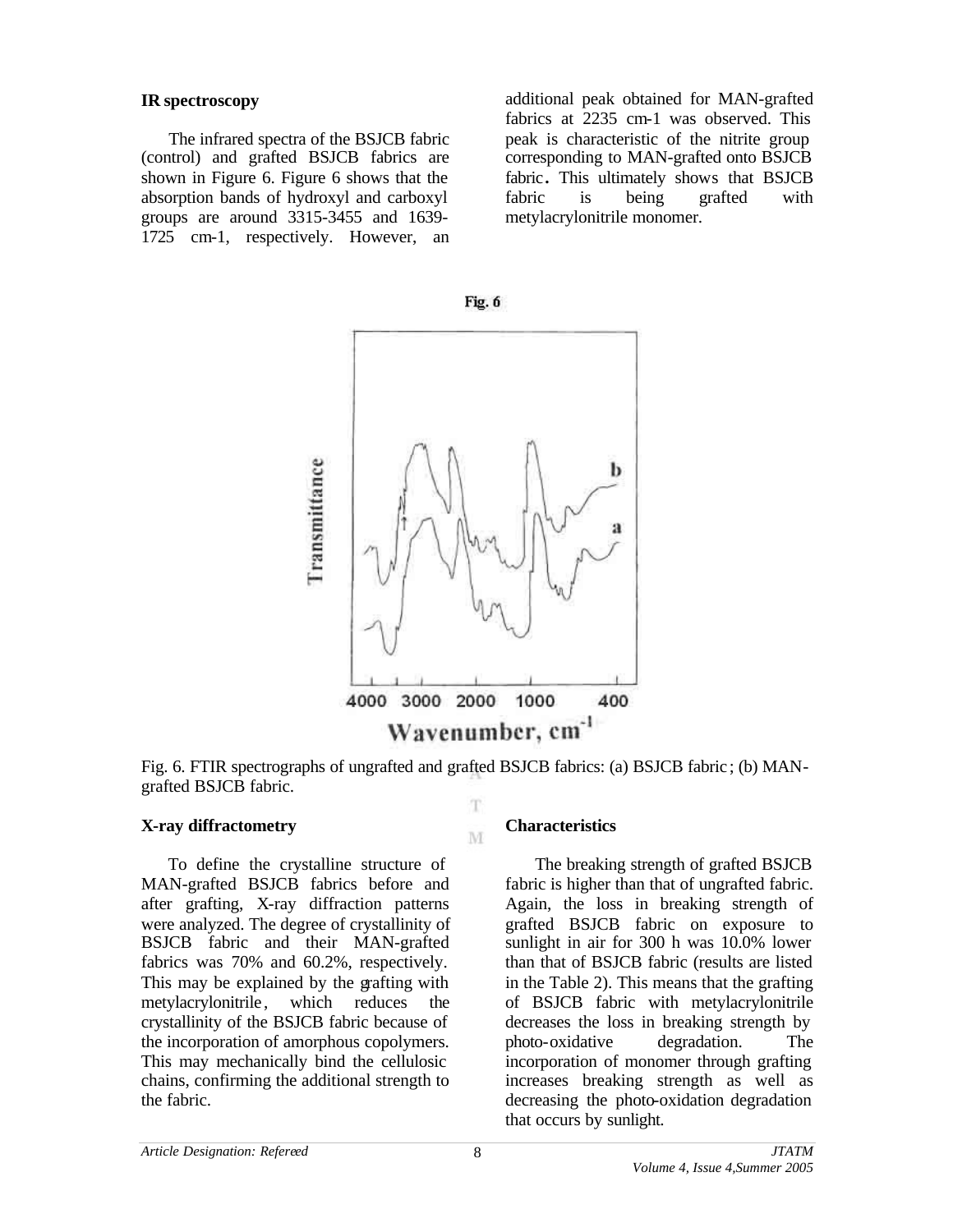| Exposure                         | Breaking Strength (kg/f)    |                               |  |  |  |
|----------------------------------|-----------------------------|-------------------------------|--|--|--|
| Period                           | Grafted bleached sulfonated | Ungrafted bleached sulfonated |  |  |  |
| (hr.)                            | jute-cotton blended fabrics | jute-cotton blended fabrics   |  |  |  |
| O                                | 20.56                       | 19.2                          |  |  |  |
| 300                              | 18.7                        | 15.62                         |  |  |  |
| Loss in breaking strength $(\%)$ |                             |                               |  |  |  |
|                                  | 9.04                        | 18.75                         |  |  |  |

### **Table 2: Effect of sun-light on breaking strength of grafted and ungrafted bleached sulfonated jute -cotton blended fabrics**

The BSJCB and their modified fabrics were dyed (2.5% dye) with Reactive Red M8B and Reactive Orange M2R at 70°C for 60 min in the fabric : liquor ratio of 1 : 30. The dye absorption of the grafted fabric was 9.0% lower than that of ungrafted fabric, meaning that grafting increased the hydrophobicity of the grafted fabric. The graft copolymerization had a positive impact on colorfastness to sunlight in air, on wash fastness to a soap medium up to 100°C, and on colorfastness to some common acids and alkalis.

### **Conclusion**

 Bleached sulfonated jute-cotton blended fabrics were graft-copolymerization at five varying conditions e.g. concentrations of monomer, initiator, catalyst , reaction time, and reaction temperature. During graftcopolymerization keeping all other variables constant, better graft yield and graft efficiency were obtained at 60°C, 2 hr, 60 % monomer, 0.9% initiator and 1% catalyst. Grafting improved the thermal stability protected from photo-oxidative degradation affected dye ability crystallinity. It had a positive impact on color fastness such as light, wash, and acids and alkalis spotting (results are listed in the Table 3, 4, 5 and 6).

A

J

T.

|                                      | Table 3: Light fastness of grafted and ungrafted bleached sulfonated jute-cotton blended |
|--------------------------------------|------------------------------------------------------------------------------------------|
| dyed fabrics on exposure to sunlight |                                                                                          |

| Exposure | <b>Fastness</b> grade                     |                                           |                                           |                                           |  |  |
|----------|-------------------------------------------|-------------------------------------------|-------------------------------------------|-------------------------------------------|--|--|
| Period   | Dyes used                                 |                                           |                                           |                                           |  |  |
| (hr.)    | <b>Reactive Orange ME2R</b>               |                                           | <b>Reactive Red ME8B</b>                  |                                           |  |  |
|          | Grafted bleached                          | Ungrafted bleached                        | Grafted bleached                          | <b>Ungrafted bleached</b>                 |  |  |
|          | sulfonated jute-cotton<br>blended fabrics | sulfonated jute-cotton<br>blended fabrics | sulfonated jute-cotton<br>blended fabrics | sulfonated jute-cotton<br>blended fabrics |  |  |
| 300      |                                           |                                           | 3-4                                       | $2 - 3$                                   |  |  |
|          |                                           |                                           |                                           |                                           |  |  |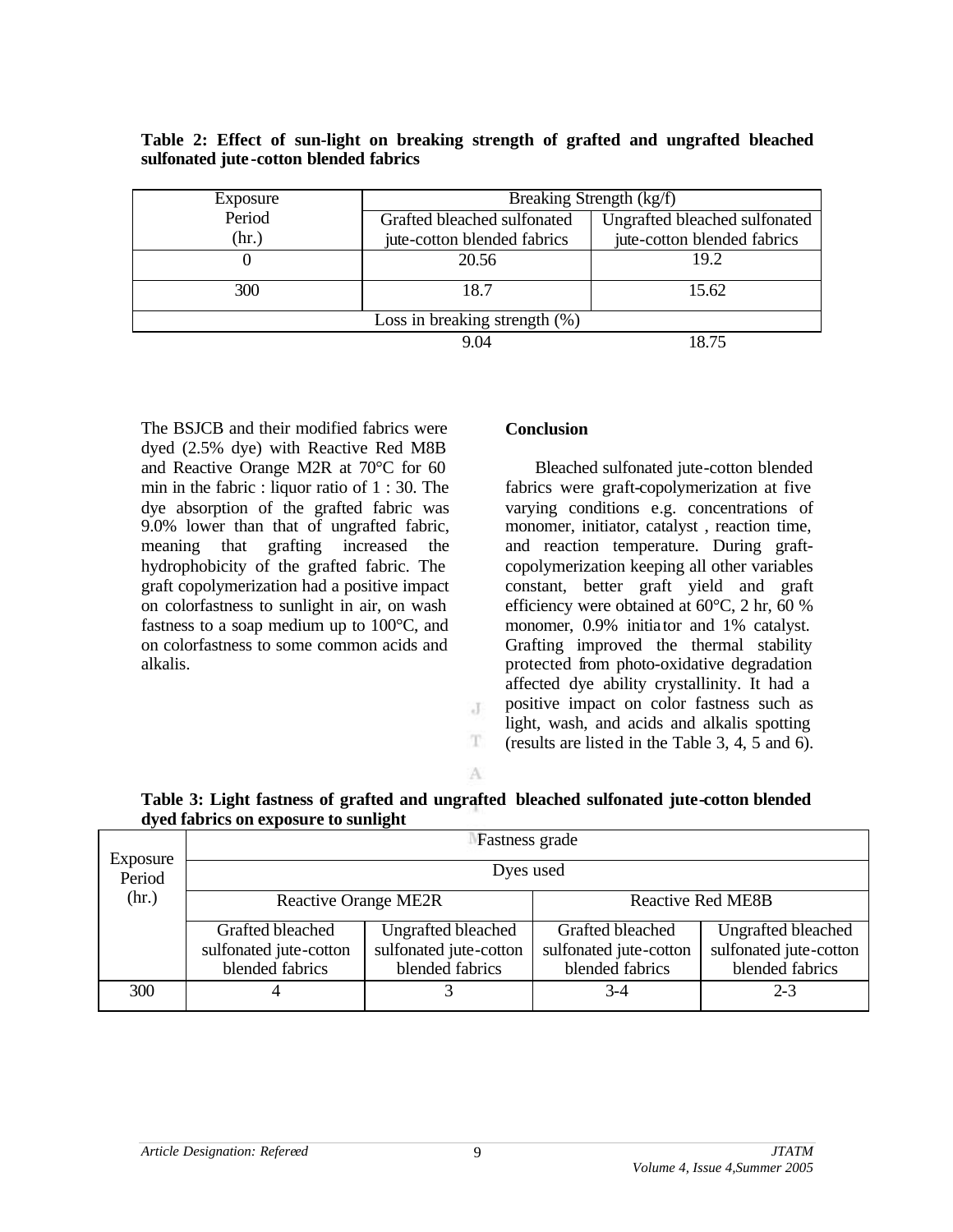### **Table 4: Color fastness on washing of grafted and ungrafted bleached sulfonated jute cotton blended dyed fabrics with soap solution**

| Washing         | Fastness grade              |                        |                          |                           |  |  |
|-----------------|-----------------------------|------------------------|--------------------------|---------------------------|--|--|
| Temp.           | Dyes used                   |                        |                          |                           |  |  |
| $({}^{\circ}C)$ | <b>Reactive Orange ME2R</b> |                        | <b>Reactive Red ME8B</b> |                           |  |  |
|                 | Grafted bleached            | Ungrafted bleached     | Grafted bleached         | <b>Ungrafted bleached</b> |  |  |
|                 | sulfonated jute-cotton      | sulfonated jute-cotton | sulfonated jute-cotton   | sulfonated jute-cotton    |  |  |
|                 | blended fabrics             | blended fabrics        | blended fabrics          | blended fabrics           |  |  |
| 40              | $4 - 5$                     |                        | $4 - 5$                  | $4 - 5$                   |  |  |
| 70              |                             | $3-4$                  | $4 - 5$                  | $3-4$                     |  |  |
| 100             | $3-4$                       | 3                      | $\overline{4}$           | 3                         |  |  |

### **Table 5: Color fastness of grafted and ungrafted bleached sulfonated jute -cotton blended dyed fabrics to acid spotting**

| Chemical      | Fastness grade              |                        |                          |                        |  |  |
|---------------|-----------------------------|------------------------|--------------------------|------------------------|--|--|
|               | Dyes used                   |                        |                          |                        |  |  |
|               | <b>Reactive Orange ME2R</b> |                        | <b>Reactive Red ME8B</b> |                        |  |  |
|               | Grafted bleached            | Ungrafted bleached     | Grafted bleached         | Ungrafted bleached     |  |  |
|               | sulfonated jute-cotton      | sulfonated jute-cotton | sulfonated jute-cotton   | sulfonated jute-cotton |  |  |
|               | blended fabrics             | blended fabrics        | blended fabrics          | blended fabrics        |  |  |
| Sulfuric acid | $4 - 5$                     | $3-4$                  | $4 - 5$                  |                        |  |  |
| Acetic acid   |                             | 5                      |                          |                        |  |  |
| Tartaric acid |                             |                        |                          |                        |  |  |

#### **Table 6: Color fastness of grafted and ungrafted bleached sulfonated jute -cotton blended dyed fabrics to alkali spotting**  m

| Chemical              | Fastness grade              |                           |                          |                           |  |  |
|-----------------------|-----------------------------|---------------------------|--------------------------|---------------------------|--|--|
|                       | Dyes used                   |                           |                          |                           |  |  |
|                       | <b>Reactive Orange ME2R</b> |                           | <b>Reactive Red ME8B</b> |                           |  |  |
|                       | Grafted bleached            | <b>Ungrafted bleached</b> | Grafted bleached         | <b>Ungrafted bleached</b> |  |  |
|                       | sulfonated jute-cotton      | sulfonated jute-cotton    | sulfonated jute-cotton   | sulfonated jute-cotton    |  |  |
|                       | blended fabrics             | blended fabrics           | blended fabrics          | blended fabrics           |  |  |
| Sodium                |                             | $3-4$                     | $3-4$                    |                           |  |  |
| hydroxide             |                             |                           |                          |                           |  |  |
| Sodium                | $4 - 5$                     | $4 - 5$                   | $4 - 5$                  | 4                         |  |  |
| carbonate             |                             |                           |                          |                           |  |  |
| Ammonium<br>hydroxide |                             | $4 - 5$                   |                          |                           |  |  |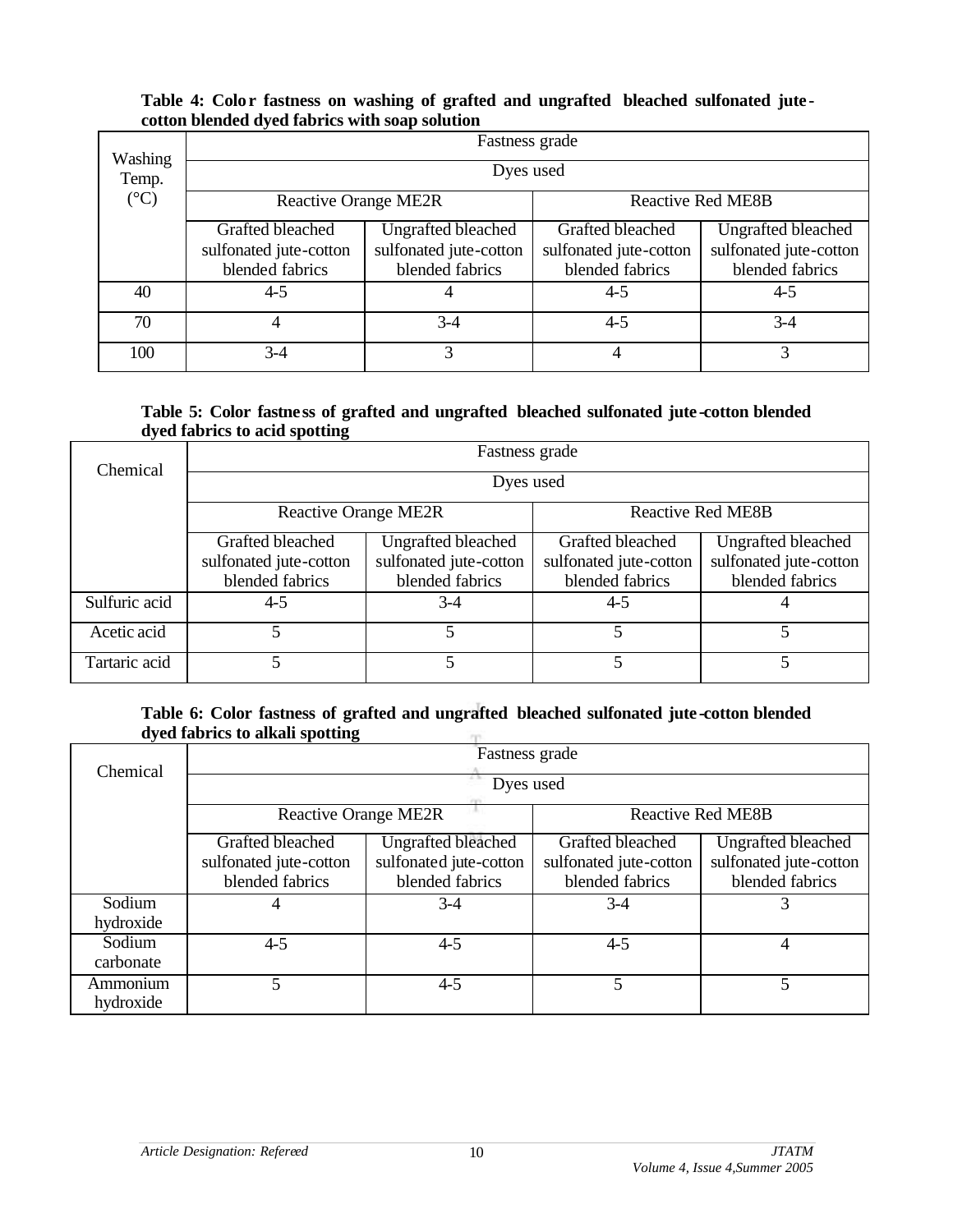# **References**

Abou-Zeid, N. Y., Higazy, A. & Hebeish, A.(2003). Graft copolymerization of styrene, methylmethacrylate, and acrylonitrile onto jute fibres. Journal of Angew, Makromolecular Chemistry, 121(1), 69." Biodegradable Lignocellulose Fiber by  $\Gamma$  -Radiation. Journal of Macromole cular Bioscience, 5(1), 78."

Eromosele, I.C. & Ahmed, R .B. (1998). Graft copolymerization of methacrylonitrile on kenaf fibers by cerric ion-toluene redox pair. Journal of Applied Polymer Science, 59(13), 1987."

Eromosele, C. O. & Nwokata, S. P. (2003). Graft copolymerization of acrylic acid onto methylcellulose by potassium permanganate-p-xylene redox pair. Journal of Applied Polymer Science, 91(1), 278."

Ghosh, P. & Ganguly, R. K. (1994). Graft copolymerization of methyl methacrylate on jute using the aqueous IO4-Cu2+ combination as the initiator system and evaluation of the graft copolymers. Journal of Polymer, 35(2), 383."

Gitisudha, G. , Prafulla K. S., & Samal, R. K. (2003**).** Graft copolymerization onto wool fibers: Grafting of acrylamide onto wool fibers initiated by potassium monopersulphate/Fe (II) redox system. Journal of Applied Polymer Science, 40(3), 471."

Haque, M. M., Habibuddowla, M., Mahmood, A. J. & Mian, A. J. (2003). Graft copolymerization onto jute fiber: Ceric ioninitiated graft copolymerization of methyl methacrylate. Journal of Polymer Science, Polymer Chemistry Edition, 18(5), 1447."

Hebeish, A., Waly, A., Abdel. B. S. & Bedewi, S.(1981). Graft copolymerization of vinyl monomers on modified cottons. Part XIX. Grafting of methyl methacrylate on tertiary aminated cotton using the bisulfitehydrogen peroxide redox system. Journal of Cellulose Chemistry and Technology, 15(4), 441."

Ibrahim H. M., Rashidul, A. & Sayeed, M. A. (2004). Graft copolymerization of nitrile monomers onto bleached jute fiber using potassium persulfate system and their textile characteristics. Journal of Applied Polymer Science, 92(6), 3622."

Ibrahim, H.(2002). Effect of hydrogen peroxide bleaching onto sulfonated jutecotton blended fabric. Indian Textile Journal, 9, 280."

International Standard ISO 5081-1977(E) (Stip method) International Standardization for Organization, Switzerland.

Janson, J. & Sjostron, E. (1966). Sulfur content in relation to the degree of sulfonation in Birch & Spruce sufite pulp. Journal of Svensk Paperstdin, 69, 107."

Khan, F. (2005). Characterization of Methyl Methacrylate Grafting onto Preirradiated

Kulkarni, A., Chitale, A. G., Vaidya, B. K. & Metha, P. C.(2003). Grafting of polyacrylonitrile in cotton fabrics. Journal of Applied Polymer Science, 7(5), 1581."

Majumdar, S. K. & Rapson, W. H. (1964). Gamma ray-induced graft copolymerization of styrene onto bleached jute yarn. I. Simultaneous grafting. Textile Research Journal, 34(12), 1007."

Merlin, A. & Fouassier, J. P. (2003).Emulsion photopolymerization of MMA in the presence of saccharide. Journal of Polymer Science, Polymer Chemistry Edition,19(9),2357."

Misra, M., Mishra, S. & Tripathy, S.S. (2001). Graft Copolymerization of

J

T

A T

M